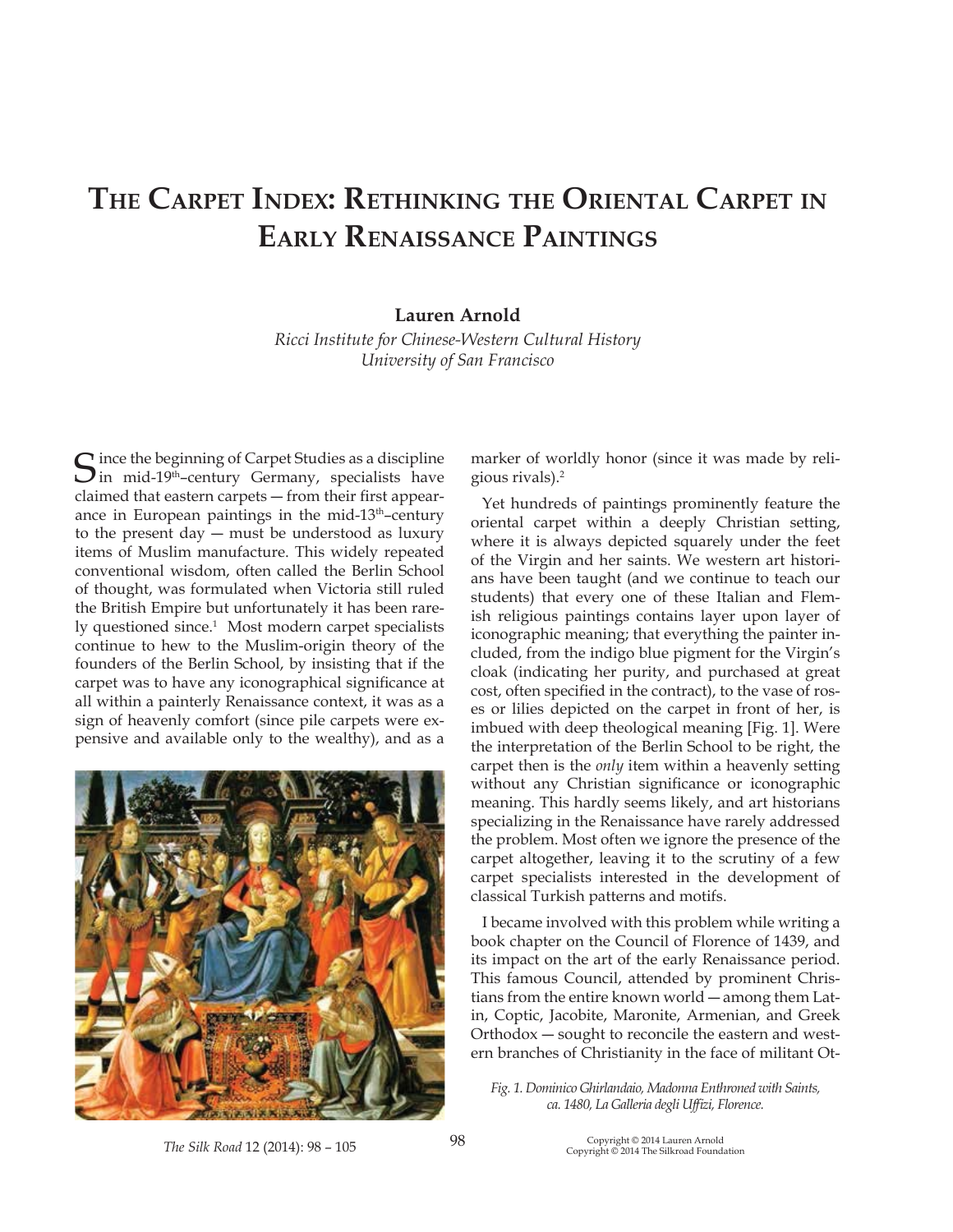toman incursions into Asia Minor and the surrounding ancestral Christian lands.3 The delegates brought with them rare sacred books written in Aramaic (the language of Christ), Greek, Armenian, Coptic, and Syriac, many of which, given to the Pope, become the core of the emerging Vatican Library (Grafton 1993, Introduction). The Council took place over many months and involved long theological discussions and very difficult compromises. When it concluded with a Decree of Union in July 1439, all of the bells in Florence rang out and the Council was thought to be a triumphant success.

 With historical hindsight, we know that the meeting failed to bring about the much-longed-for universal Christian unity, but in 1439 hopes ran high. In my chapter, I speculated that this conference with its desire for East-West religious union spawned a whole new genre of religious painting - the *sacra conversazione* or the "sacred conversation" -- where the Virgin is surrounded by her gently conversing saints [Fig. 1].<sup>4</sup> I further proposed that Fra Angelico, a monk resident at the time in the Florentine convent of San Marco,  $p$ ainted the very first Italian sacra conversazione specifically for his fellow Dominicans there who had hosted the Council in Florence in 1439 [Fig. 2]. Fra Angelico depicted a heavenly gathering of saints under the benign gaze of the Virgin and, in this ground-breaking painting, he prominently included an oriental carpet beneath the Virgin's feet.<sup>5</sup>

But the carpet itself gave me pause. Given my own expectations and academic training, this object ought to have been a luxurious pile carpet signifying status

and wealth. Instead, Fra Angelico featured a simple flat-weave rug with crude, almost folkloric animal motifs. The depicted carpet was not luxurious by any stretch of the imagination. How could Fra Angelico have made such a mistake  $-$  and why was such a carpet even there?

My puzzlement over the inclusion of this rustic item in such a significant painting began an almost decade-long quest to rethink the role of the oriental carpet within Renaissance paintings. For an art historian specializing in east-west artistic exchange, the premise of the Muslim-made carpet included as a mere status symbol and/or a trophy perch for the Virgin quickly became intellectually unsatisfying, particularly after finding so many instances, such as the Fra Angelico altarpiece, where the old Berlin School theory simply did not apply. I

*Fig.* 2. Fra Angelico, San Marco Altarpiece, ca. 1439, *Museo San Marco, Florence.* 

decided to start fresh by compiling and researching a *Formalogue raisonné, a visual database of all Renaissance* paintings that contained oriental carpets. This database, called the Carpet Index, has been online since 2008.6 While still a work in progress, the Carpet Index has grown to over 800 images related to oriental carpets in Western art from around 1190 to 1800, with research essays, source material, and sets and collections of images. The research possibilities from this concentrated gathering of material are vast for oriental carpet enthusiasts. At the Index's core is a workable collection of about 350 paintings dated between 1250 and 1550. This core has allowed me to re-assess conventional wisdom concerning the inclusion of the oriental carpet in early Renaissance paintings, and propose some controversial new conclusions.

The examination of hundreds of examples arranged in chronological order made it clear that the Victorian-era theory as to the purpose of the carpet in these paintings was seriously flawed. Within this fime frame (ca. 1250–1500), the carpet did not once sig*nify domestic comfort, luxury, or status. Instead, in over* two-thirds of the paintings, it clearly delineated the Precinct of the Virgin, with the carpet conspicuously placed as holy ground beneath Mary's feet in her role as Mother Church. The carpet appeared in paintings large and small, created for public or private devotion, for guilds or merchants in disparate municipalities and regions, but invariably it marked holy ground beneath the Virgin and her saints.

By extension, the marking of the holy ground of Mother Church is further seen in Renaissance depic-

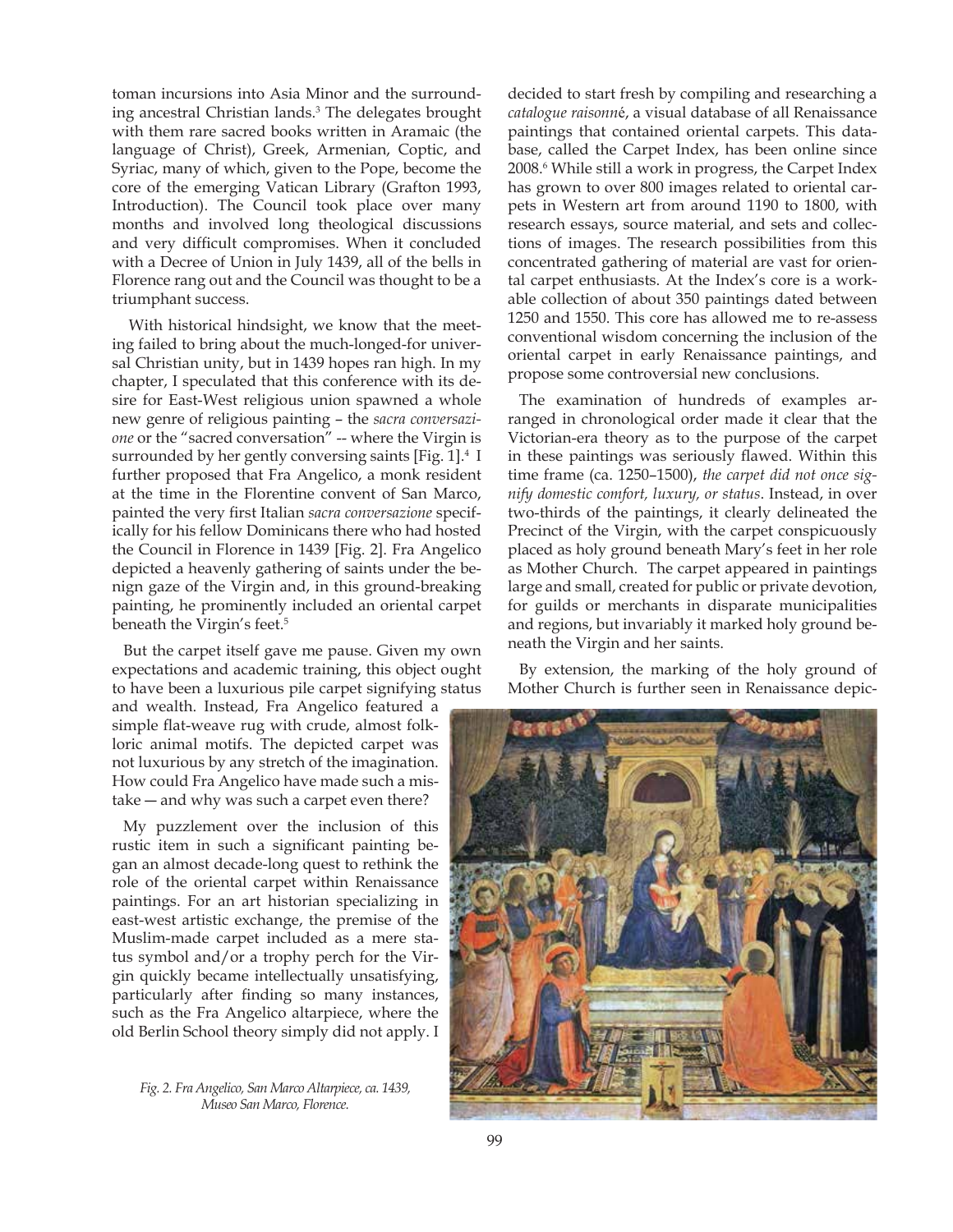tions of the rituals surrounding the Seven Sacraments of the Latin church: baptism, confirmation, Eucharist (celebrating the Mass), almsgiving (the repentant giving of charity), ordination into holy orders, marriage, and last rites (including Christian burial). A large subsection of the Carpet Index paintings is devoted to depicting these rituals, especially the most public sacraments of marriage, the giving of charity, and funeral scenes where again, the carpet signifies holy ground.

The surprises of the Carpet Index data did not stop with the discovery of iconographic and sacramental meaning. Not only did the eastern carpet mark holy ground, but within another subsection of the Index, certain recognizable carpets appeared multiple times, often over several centuries. Interestingly, these repeating carpets are among the oldest depicted. These were not the sumptuous pile carpets of later fame but plain utilitarian flat-weaves, often with crude animal imagery, very similar to the San Marco carpet by Fra Angelico of 1439 [Fig. 2 above].

Despite their lack of luxury, the rude carpets were repeated in paintings large and small, all dedicated to the Virgin: one distinctive carpet in Florence repeats at least 9 times from 1250 to 1472 [Fig. 3]; an entirely different old rug appears over 18 times in Sienese paintings from 1300 to 1462, where it visibly ages and fragments [Fig. 4].

Clearly, there were problems with conventional wisdom. The most glaring gap in conventional carpet theory, however, is that specialists simply did not have  $-$  and never have had  $-$  an adequate explana-

tion for the core problem: what is a Muslim carpet doing in a Christian painting in the first place? Indeed, the evidence indicates that the carpets which entered Europe and appeared in paintings before 1500 were *not* commercial items manufactured by Anatolian Muslims for luxury-loving western Christians. Instead, the new data in the Carpet Index point toward an eastern Christian origin for these carpets in Asia Minor and the Greater Armenian Highlands, and indicate that the carpets themselves held deep religious significance to those who brought them west. The simplest, most obvious answer in this Renaissance context is the best: These are Christian carpets that we are seeing in Christian paintings.



 $P$ *ig.* 3. Fra Bartolomeo, Miraculous Annunciation,  $1252$ , Santissima Annunziata, Florence.

In particular, these new data call attention to one of the most long-lasting legacies of the Berlin School of thought: its bias against Christian participation in the art of carpet weaving, which has hobbled Carpet Studies from the beginning.<sup>7</sup> As I was assembling the Carpet Index and beginning to conclude that the carpets in question were of Christian origin, I came upon Volkmar Gantzhorn's pioneering study that had earlier argued the case for Christian weavers, and

his work has solidified much of my own.8 The land mass that we call Asia Minor or Anatolia was populated by local Christians for almost a millennium before and another millennium after the arrival of the first followers of Mohammed in the  $10<sup>th</sup>$  century.<sup>9</sup> It is wishful thinking to insist that carpet weaving suddenly arrived and burgeoned on the Anatolian plateau *only* with the arrival of the late-coming nomadic Muslims from the east, and that somehow the inclusion of carpets in western Christian paintings before 1500 indicates an oddly benign trade relationship between bitter and

antagonistic religious rivals.

My work, however, takes us beyond Gantzhorn's initial observations of the possibility of Christian weavers in Asia Minor: I advocate that we view the depictions in European paintings as historical markers in themselves. As such, I suggest that many of the carpets that we observe in early Renaissance paintings were actual revered relics brought by small groups of Eastern Christians - Syrians, Greeks, Georgians, but

*Fig.* 4. Sano di Pietro, The Betrothal of the Virgin, ca. 1446, *Musei Vaticani.* 

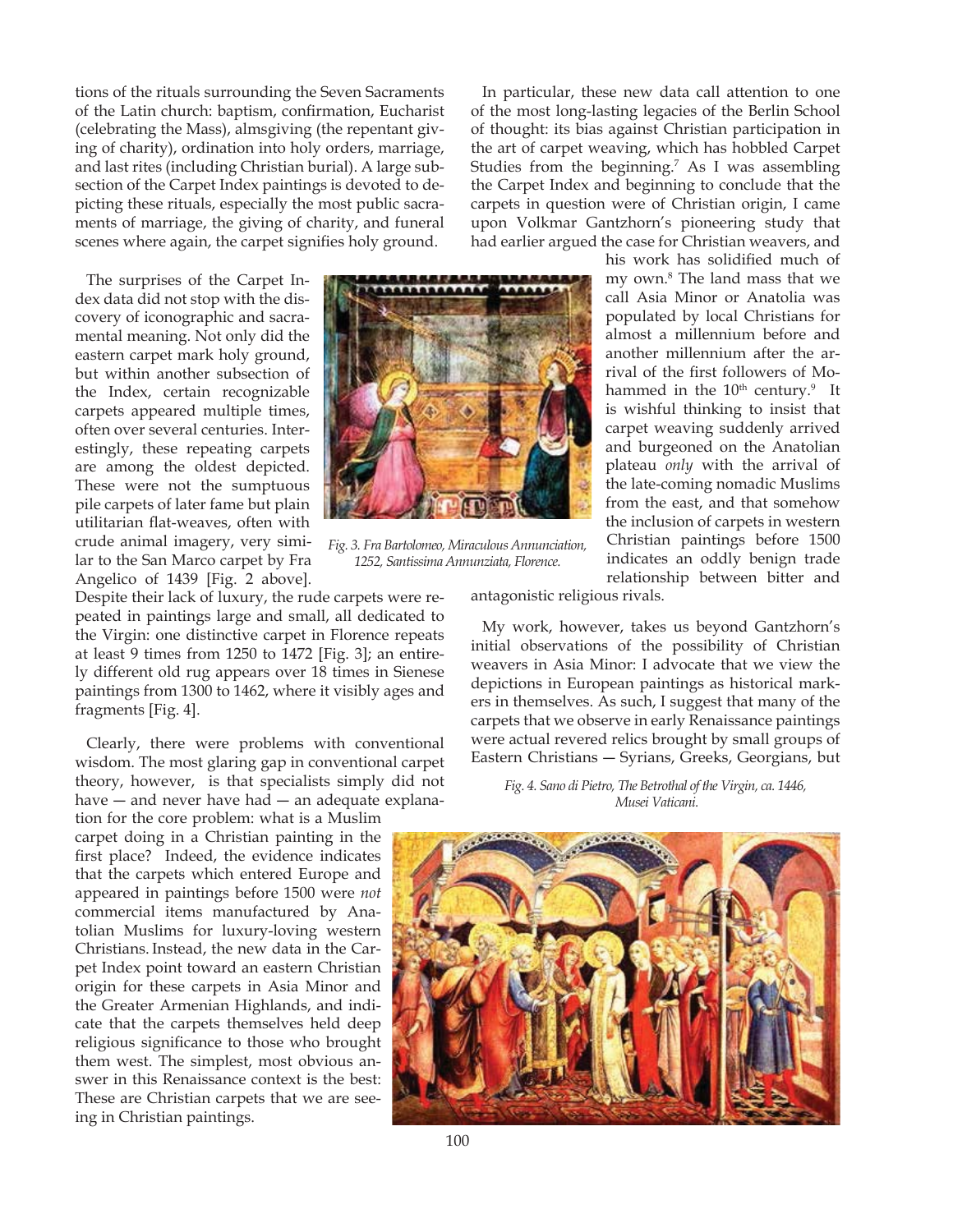especially Armenians - fleeing westward in advance of Mamluk, Mongol, and Ottoman incursions into their ancestral lands. Thus the aging carpets shown over centuries in Florentine and Sienese paintings can be seen anew as relics, historical objects of great veneration brought from the Christian East.<sup>10</sup> Their repetition in paintings before 1500 implies that these carpets were recognizable entities within their new European communities and of great importance to the émigrés. Indeed, fragments of carpets which closely match the oldest depicted ones, came onto the art market in the 19<sup>th</sup> century from church treasuries in Italy, apparently after being preserved there for centuries.<sup>11</sup>

Art historians have been largely blind to indicators of significant colonies of eastern Christians migrating to the west in the early modern period.12 Yet, archival documentation and various historical studies confirm that, beginning after the first Crusade (and certainly by 1100), trade, social relations and intermarriage developed among the Crusaders and various groups of eastern Christians who supported the European venture to return the Holy Land to Christian control (Runciman 1994, p. 29 and *passim*).<sup>13</sup> Western relations with Byzantium and Greek Orthodoxy were decidedly less friendly than most art historians propose, and cultural relations were severely strained after the Crusaders sacked Constantinople in 1204. During this same period, however, Crusader relations remained warm with the other eastern Christian groups who supported them against the Byzantines: notably the Armenians, the Georgians, and the Syrian Christians who had long chafed under Byzantine domination. Beginning with the first Crusade (1096–99), and certainly after the fall of Jerusalem to Saladin in 1187, successive small waves of Armenians and other eastern Christians with family and business ties to the west left to pursue business opportunities on the Italian peninsula along the pilgrimage roads to Rome that led directly through Tuscany.

During the chaos and uncertainty that followed the fall of the Crusader kingdoms at the end of the  $13<sup>th</sup>$ century, a new group of Armenian refugees began to arrive in Italy  $-$  these were artists and craftsmen from Armenian Cilicia, whose livelihoods were threatened by new *aniconic* Sunni overlords.<sup>14</sup> The artists and craftsmen were helped by the newly-emergent Franciscans and Dominicans, whose missionaries were also being forced out of the Outremer and who were returning home to Tuscany after the fall of Acre in



1291. This symbiosis between the Latin mendicant orders and the Cilician artists, I suggest, is reflected in the decoration programs in the newly built churches in Florence and Siena.<sup>15</sup>

My primary example for this demographic shift is a flat-weave rug with folkloric motifs that first appeared in the west in a painting around 1300 [Fig. 4]. My research indicates that the carpet represents an already revered Christian rug that was spirited away to the west by a family of Cilician Armenians seeking safety when the Holy Land fell to Muslim forces in 1291. Helped by the Franciscans, the family fled to a new life in Italy, specifically coming to rest within the pilgrimage road city of Siena. There the precious relic carpet was well-known within the assimilating Armenian community, reverently depicted in the Sienese *contado* over 18 times in large altarpieces, frescoes, and small devotional triptychs. The last time it was painted was in 1462 (where it appeared to be in tatters) when the Sienese Pope Pius II commissioned its inclusion in a painting for his new cathedral in the southern Tuscan town of Pienza [Fig.  $5$ ].<sup>16</sup>

Like the Sienese relic carpet itself, arguably the small but significant Armenian migrations into the Italian peninsula have been hiding in plain sight for many centuries. One intriguing but ignored signal of this demographic shift (and this applies to other eastern Christian groups as well) is that, beginning in the  $13<sup>th</sup>$ century each new wave of refugees brought with it their own patron saints. These saints were then added to locally venerated ones on the Italian peninsula as the newcomers acclimated to their new surroundings. In Tuscany specifically, we should look at the emerging veneration of Armenian national saints  $-$  Bartolomeo, Taddeo, Gregorio, and lesser-known Armenian martyrs such as S. Miniato, S. Biagio, S. Vittorio - who began to have established churches from the 13<sup>th</sup> century onward. As an example, the Armenian patron saint Bartolomeo was added to the patron saints of Siena by 1215 (just a decade after the fall of Constantinople), and later the Cilician martyr Vittorio was added in 1308 (about a decade and a half after the fall of Acre. See Norman 1999, pp. 35–36). The civic presence of these foreign saints would suggest an influx of merchants and craftsmen from the Greater Armenian Highlands and the Armenian Kingdom of Cilicia.17 In the same vein, other Eastern Christian populations in Italy would be indicated by churches and chapels dedicated to Syrian, Greek, and Georgian saints. This

movement of small groups of eastern

Christians over several centuries is not merely theoretical or based on the visual evidence of the painted carpets and/ or the ethnicity of imported saints: a DNA study from 2005 found that up to *Fig.* 5. Detail of carpet in painting *F*<sub>c</sub>*ommissioned in* 1462 *by* Pope *AIBius IIfor the new cathedral in the southern Tuscan town of Pienza.*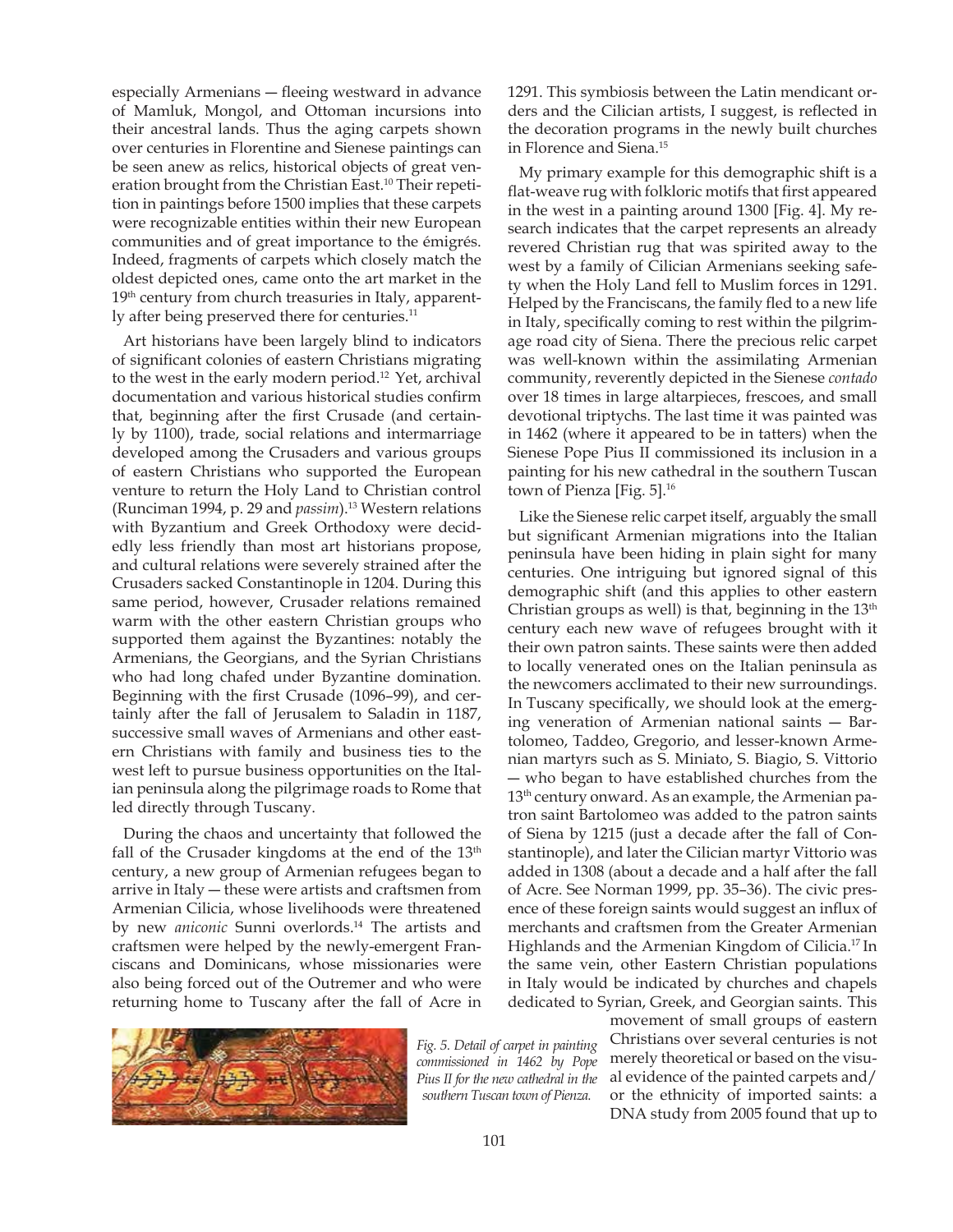10% of randomly tested Italian men show the unusual "G-marker" on their Y-chromosome, which indicates Armenian, Georgian, or other Caucasian background in their male line.18

# **Conclusions: three new theories**

Working from a database of over 800 paintings in the Carpet Index, it is now possible to re-assess some of the core tenets of the discipline of Carpet Studies. To be fair, before the advent of the internet, so much of this new information was not readily available to the early Victorian specialists in the field. Yet, intuitive and brilliant scholars in the early  $20<sup>th</sup>$  century such as Fredrik R. Martin, and in the 1980s such as John Mills in England and Volkmar Gantzhorn in Germany, grasped the potential of a more diversified ethnic and religious approach to this subject and attempted at that time to balance the record by including the presumption of Christian weavers in Asia Minor.<sup>19</sup> Yet, my own generation of American carpet specialists has been largely content to follow the traditional Muslim-origin view. As a fresh counterpoint to tradition, however, I offer three new theories derived from the data in the Carpet Index.

First, the oriental carpets' presence in European paintings before 1500 indicates that some of them were religious relics brought to the west by eastern Christians fleeing Muslim incursions into their ancestral lands in Asia Minor. Within this context, their presence in early Renaissance paintings is not and never has been an indication of benevolent commerce between religious enemies.<sup>20</sup>

Second, I am certain that the carpet in early Renaissance paintings has significant Christian symbolic meaning, marking holy ground beneath Mother Church; it has particular additional meaning in images related to the Seven Sacraments of the Latin church, particularly in relation to marriage, the giving of alms, and funerals. We can understand these carpets in paintings as public declarations of fidelity to the Latin church of newly-arrived eastern Christians, indicating a willingness to conform to and assimilate within the Latin church.

Third, and possibly most important, carpets in early Renaissance paintings can now be understood as visual markers of a demographic shift across the Mediterranean basin. Westward migrations of small communities of eastern Christians occurred over several centuries, as families of merchants, painters and craftsmen from Cilicia and the Armenian Highlands resettled in the hill towns of Italy along the pilgrimage roads to Rome. They brought their relic carpets with them and, over time as they assimilated into the sacraments of the Latin Church, the paintings with carpets became proud, familial reminders of their eastern past.

# **Marking a demographic shift, the carpet restores a forgotten legacy**

As such, this re-examination of the oriental carpet opens a whole new window onto life and art in the early Renaissance. By the time of the Reformation, these assimilated groups of Armenians, Greeks, Georgians, and Syrians were no longer distinguishable from their European co-religionists, and with the Reformation accusing the Latin Church of Mariolatry, the eastern carpet ceased to be an attribute of the Virgin as Mother Church. By 1520 the oriental carpet was well on its way to becoming a coveted commercial good, and the Golden Age of the Muslim carpet mass-produced for domestic consumption in Europe truly began.21

Adding to the pioneering ideas of Volkmar Gantzhorn, the data collected in the Carpet Index supports the role of the Christian carpet in early Renaissance paintings. It restores to the Armenians, the Greeks, the Syrians and the Georgians an art form that they certainly have always shared with non-Christians in Asia Minor. Yet modern politics and national interests have excluded eastern Christians from this artistic legacy for over 150 years. Dismissed by the discipline of Carpet Studies, and ignored by academics, nevertheless the vibrant and significant contribution by eastern Christians to the art and communal life of the early Renaissance shines forth in hundreds of paintings, where their luminous carpets mark their faith, and their life, in their new lands.

# **About the Author**

**Lauren Arnold** is an independent art historian and Research Associate of the Ricci Institute for Chinese-Western Cultural History, University of San Francisco. She is working on a companion volume to her *Princely Gifts and Papal Treasures*, the new book  $i$  tentatively titled *When the Buddha Became a Saint: The Pominican Mission to the Middle East and its Influence on the Art of the West 1300-1530.* E-mail: <laurenarnold@ cs.com>.

# **References**

# Arnold 1999

Lauren Arnold. Princely Gifts and Papal Treasures: The Franciscan Mission to China and its Influence on the Art of the West 1250-1350. San Francisco: Desiderata Press, 1999

## Atamiam 1984

Ani Pauline Atamiam, "The Diocese of Nachivan in the Seventeenth Century," Unpublished Ph.D. thesis, Columbia University, 1984.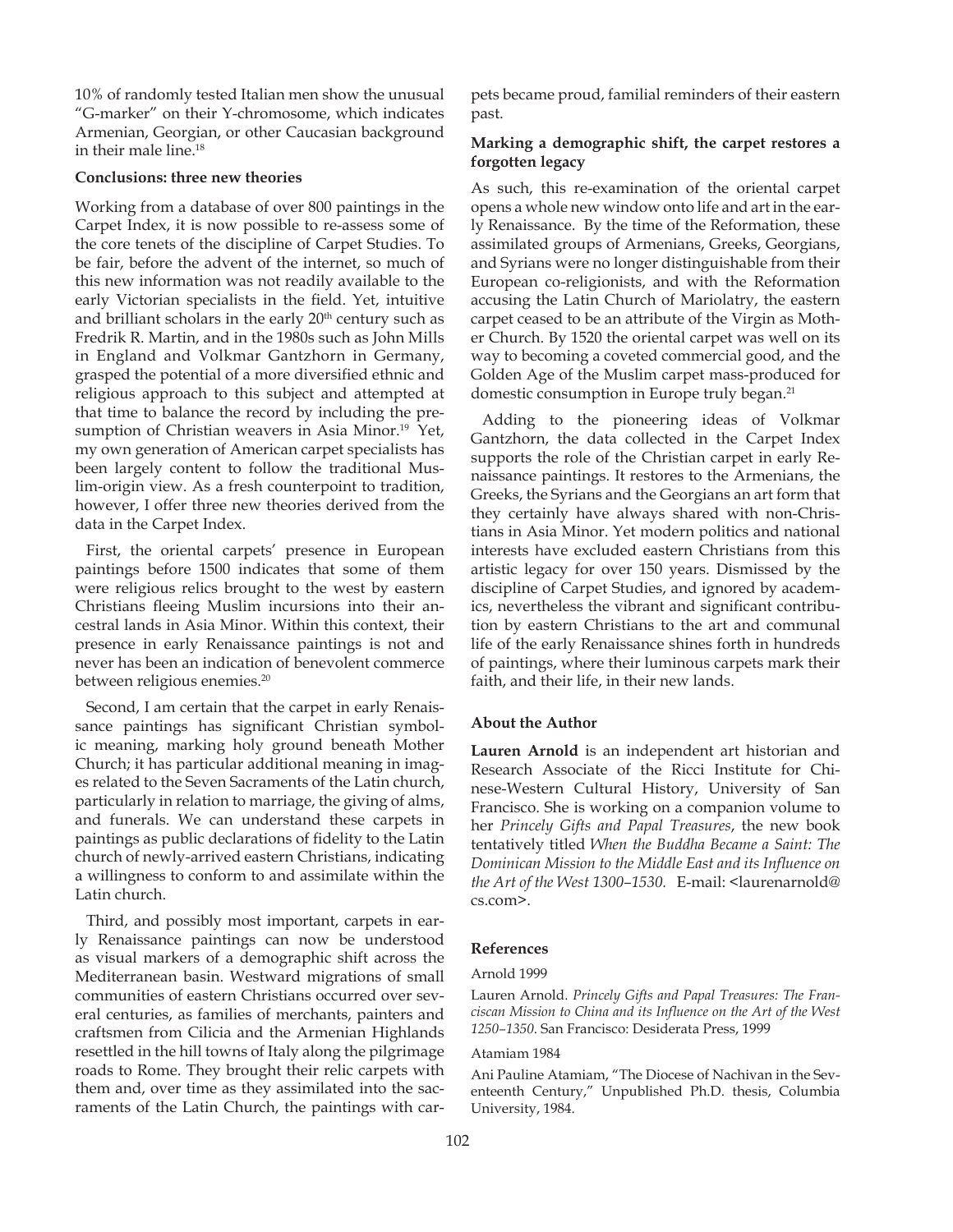# Bode 1892

Wilhelm von Bode, "Ein altpersischer Teppich im Besitz der königlichen Museen zu Berlin. Studien zur Geschichte der westasiatischen Knüpfteppiche." *Jahrbuch der Königlich Pre-XVVLVFKe.XnVWVDPPOXnJen* 13/2-3 (1892): 108–37.

#### Denny 2002

*Malter Denny. The Classical Tradition in Anatolian Carpets.* Washington, DC: The Textile Museum, 2002.

#### Erdmann 1970

Kurt Erdmann. Seven Hundred Years of Oriental Carpets. Translated by May H. Beattie and Hildegard Herzog. Berkeley and Los Angeles: Univ. of California Pr., 1970.

#### Gantzhorn 1998

*N*olkmar Gantzhorn. *Oriental Carpets: Their Iconology and Iconography from the Earliest Times to the 18<sup>th</sup> Century. Translat*ed by Charles Madsen. Köln and New York: Taschen, 1998. *(Originally published as The Christian Oriental Carpet).* 

#### Grafton 1993

Anthony Grafton (ed.) Rome Reborn: The Vatican Library and *Renaissance Culture.* Washington, DC: Library of Congress, 1993.

#### Islamic Figurative Art 2004-2014

"Islamic Figurative Art and Depictions of Muhammad," 2004–2014. On-line at <http://www.religionfacts.com/islam/things/depictions-of-muhammad-in-islamic-art.htm>, accessed 10 November 2014.

#### Leonertz 1934

Raymond-Joseph Leonertz, O.P. "Les missions dominicaines en Orient et la Société des Frères pérégrinants." Ar-*<i>Chivum Fratrum Praedicatorum IV* (1934): 1–47.

#### Mack 2002

 $R$ osamond Mack. *Bazaar to Piazza: Islamic Trade and Italian* Art 1300-1600. Berkeley and Los Angeles: Univ. of California Pr., 2002.

#### McDonald 2005

J. Douglas McDonald. [Maps of worldwide distribution of Y chromosome and Mitochondrial DNA haplogroups], 2005, on-line at <http://www.scs.illinois.edu/~mcdonald/ WorldHaplogroupsMaps.pdf>, accessed 10 November 2014.

#### Norman 1999

Diana Norman. Siena and the Virgin: Art and Politics in a Late *Medieval City State.* New Haven and London: Yale Univ. Pr., 1999.

### Oudenrujn 1936

Marcus Antonius van den Oudenrijn, O.P. "Bishops and Archbishops of Naxivan." Archivum Fratrum Praedicatorum VI (1936): 161–216.

#### Runciman 1994

Steven Runciman. A History of the Crusades. Vol. 2. The King*dom of Jerusalem and the Frankish East 1100–1178. London: Fo*lio Society, 1994.

# Spallanzani 2007

*Marco Spallanzani, Oriental Rugs in Renaissance Florence. Fi*renze: S.P.E.S., 2007.

#### Spuhler 1987

*Friedrich Spuhler, Oriental Carpets in the Museum of Islamic* Art, Berlin. Tr. by Robert Pinner. Washington, DC: Smithsonian Institution Pr., 1987.

#### Verde 2010

Tom Verde, "Threads on a Canvas." Saudi Aramco World, Jan/Feb 2010. On-line at <http://www.saudiaramcoworld. com/issue/201001/threads.on.canvas.htm>, accessed 10 November 2014.

# **Notes**

1. The perception that Muslim weavers in Turkey/Anatolia and Persia were and always have been the only source of carpets found in European paintings was formulated by the German founders of Carpet Studies in the late 19<sup>th</sup> century, including Wilhelm von Bode, who largely based their observations on the then-50-year-old Turkish commercial carpet industry. A prime advocate of Muslim origin theory was the mid-20<sup>th</sup> century specialist Kurt Erdmann. For his views on carpet-weaving as a uniquely Muslim craft, see Erdmann 1970 and the work of his student Friedrich Spuhler, both of whom expanded upon the observations of von Bode (see Spuhler 1987, Introduction, pp. 9–16).

2. See Mack 2002 and Denny 2002 (also Tom Verde's 2010 interview with Walter Denny). Spallanzani 2007 is the most thorough and interesting of the current traditionalists, as he delves into actual Florentine archival sources and inventories for his information, rather than relying on older German secondary sources.

3. The Dominicans had considerable contact with the Armenian *8nLtoUeV* in the Greater Armenian Highlands, who were pro-Latin and at odds with the Armenian Orthodox Church. For Latin Christians in the Armenian province of Nachivan, see Leonertz 1934 and Oudenrijn 1936. Atamiam 1984, an unpublished Ph.D. thesis that has contributed greatly to my forthcoming work, is a thorough and illuminating work on the later Dominicans in Armenia.

4. I theorize that the bearded saints in Fra Angelico's painting very likely represent the delegates of several eastern denominations, i.e., Greek Orthodox and Armenian Orthodox, while the clean-shaven saints represent the Latin delegates, all conversing in new-found harmony around Mother Church.

5. It can be argued that the Flemish artist Jan van Eyck paint- $\theta$  d the very first of this genre in his Madonna and Cannon van *der Paele, dated 1436, which pre-dated the Council of Flor*ence by several years. The carpet contained in Jan's work also repeats itself 5 times over a century in Bruges, last seen in 1526.This Flemish relic carpet is discussed in the series of online lectures on "Re-Thinking the Oriental Carpet in Early Renaissance Paintings," being filmed in the fall of 2014. Contact the author for more information.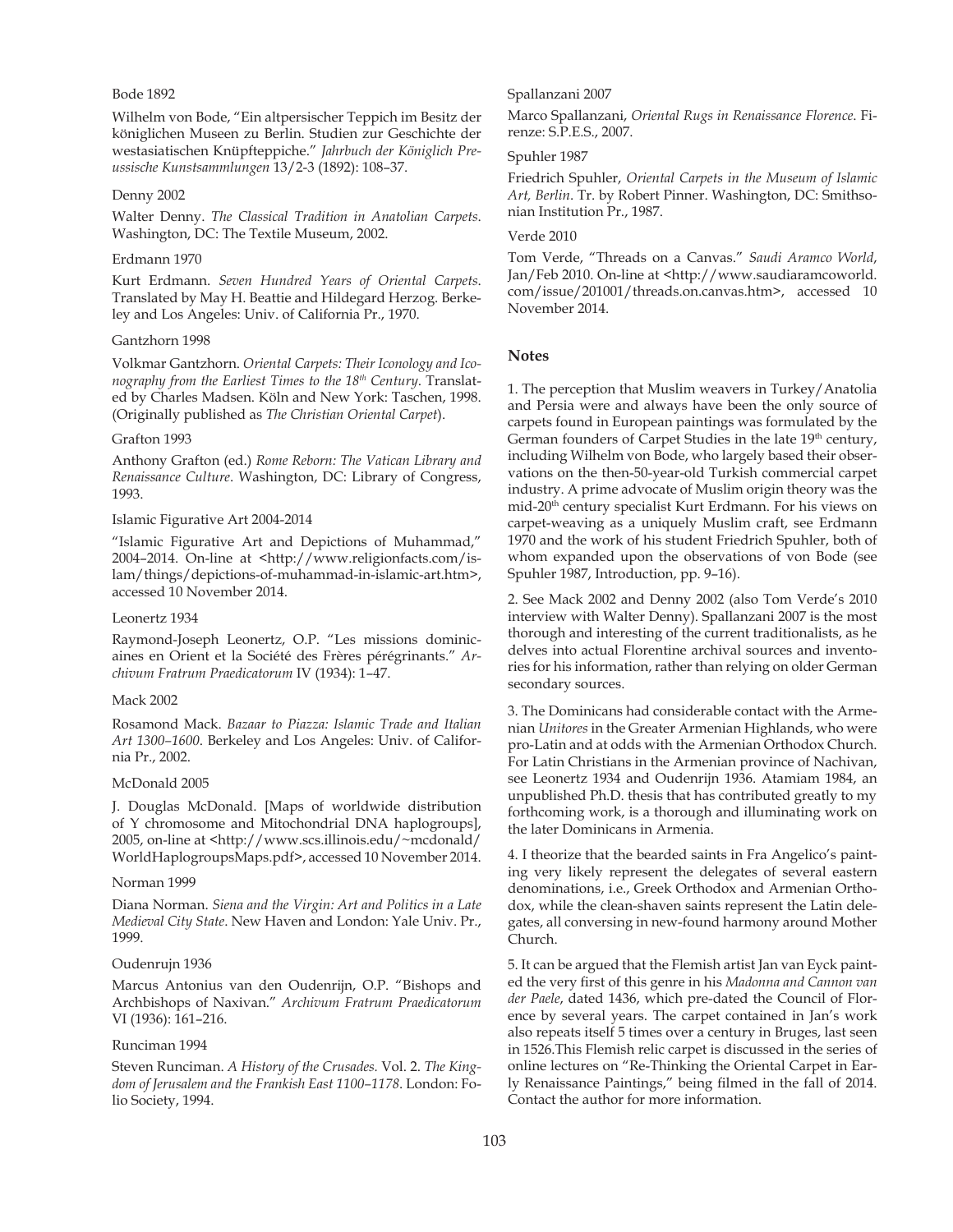6. Between 2008 and 2013, the Carpet Index was accessible online to a small group of critics and friends. It was released to the general public in February 2013, at a meeting sponsored by the Armenian Rugs Society in Laguna Beach, California. The Carpet Index and the essays in Circa 1440 are found online on *flickr* at <https://www.flickr.com/photos/26911776@N06/collections/72157632803028991/>, the direct link to the images being <http://www.flickr.com/ photos/26911776@N06/sets/72157605221104561/>.

7. See Erdmann 1970. Erdmann was adamantly against the idea of Christian weavers. His explanation of the presence of animal carpets found in early Renaissance paintings is firmly traditional (pp. 18-19): "After 1500 no such animal carpets seem to have been represented in a European painting and we may therefore assume that, in the course of the 15<sup>th</sup> c., their production came to an end. The reasons for this are not difficult to guess. In this group we are dealing undoubtedly with Anatolian products. In the 13<sup>th</sup> and 14<sup>th</sup> centuries Anatolia was ruled by the Turkish Seljuks who took kindly to the representation of figures in their art. In the 15<sup>th</sup> century, the Ottomans, who were also Turks, became the rulers and to a great extent dispensed with figures. This was certainly on religious grounds because according to strict Muslim teaching the representation of men or animals is forbidden…"

8. Volkmar Gantzhorn's original work from the 1980s, establishing the concept of the Christian carpet, is now over 30 years old and new research has revealed some flaws in his theories. Nevertheless, his pioneering work on the Christian carpet has no match in modern Carpet Studies.

9. Beginning with the arrival of the nomadic Seljuks who formed the Sultanate of Rum (Rome) in central Anatolia in 1060. The Seljuks were Oghuz Turks who originated on the Kazahk steppes of Turkestan north of the Caspian and Aral Seas. They converted to Sunni Islam around 985, and in the 11<sup>th</sup> century began their migrations west into Asia Minor.

10. It is possible that the Sienese repeating carpet was believed to have been an actual item in the Virgin's home at the time of the Annunciation. As such, it might have been brought out on the Feast of the Annunciation, March 25, and displayed during popular re-enactments of the holy event.

11. See von Bode 1892. Wilhelm von Bode, the illustrious scholar and collector who directed the Berlin Museums before WWI, collected the famous Dragon Carpet fragment in the 1880s that was said to have come on the art market from a church treasury in Umbria, Italy. It is possible that the Dragon Carpet fragment is the actual relic carpet depicted in Florentine paintings; even if it is not, my research convinces me of its Armenian origin.

12. An even earlier wave of eastern Christian migration came to the Italian peninsula in the  $8<sup>th</sup>$  century, as Byzantine iconoclasts forced Armenians and other eastern Christians from the same areas to flee west carrying their precious art works and relics with them — hence the establishment of S. Gregorio Armeno in Naples, and the various relics of S. Bartolomeo that arrived in Rome during the same period.

13. Many intermarriages — both high and low — took place between Crusaders (and their non-soldier followers) and Armenian and Syrian women. For instance, one of the most famous intermarriages was that of King Baldwin II of Jerusalem (r. 1118-31), who, when he was Count of Edessa, married a local Armenian princess, Morphia of Melitene (d. ca. 1127), and with her had their daughter Melisende (1105–61), who succeeded her father Baldwin as Queen of Jerusalem. See Runciman 1994, p. 29 and *passim*.

14. There is no explicit injunction against making images of living creatures in the Koran, but the various *Hadith* or sayings of the Prophet contain numerous warnings against it, including: "Those who paint pictures would be punished on the Day of Resurrection and it would be said to them: Breathe soul into what you have created." (Hadith, *Sahih Muslim vol.3, no. 5268); and "Narrated 'Aisha [wife of the* Prophet]: The Prophet entered upon me while there was a curtain having *pictures* (of *animals*) in the house. His face got red with anger, and then he got hold of the curtain and tore it into pieces. The Prophet said, 'Such people as paint these pictures will receive the severest punishment on the Day of Resurrection.'" (*Bukhari* vol. 8, book 73, no.130). The Sunni tradition tends to be more *aniconic*, or against images, than the Shiite tradition embraced by the Persians. See Islamic Figurative Art 2004–2014.

15. Over the next few centuries (especially after the fall of Acre in 1291) the mendicant orders facilitated the resettlement and employment of the refugee Armenian artists from Cilicia (who were renowned in their homeland for the beauty of their manuscript illuminations and gold and silver liturgical objects) in decorating their vast new Tuscan churches. Settled with their extended families and workshops in towns in Tuscany all along the pilgrimage roads to Rome, but especially in conservative Siena, their evolving artistic output had a decidedly "Byzantine" flair.

16. It is even possible that the tattered relic fragment still exists, hidden away within the sealed and consecrated altar that Pius dedicated upon the completion of the church in the summer of 1462. The altar seal that Pius himself set has never been broken.

17. When hard documents are lacking, anthropologists and sociologists often use "anthroponymic data," where ethnic names within a specific historical context often yield considerable demographic information. For instance, the popularity in Italy of S. Biagio (St. Blasius or St. Blaise, an Armenian bishop martyred in what is now Sivas, Turkey) would indicate a migration of Armenians from what is now northern Turkey or the Armenian Highlands. Over 80 Italian churches are dedicated to S. Biagio, more than half of them in Tuscany.

18. McDonald 2005 found that 7 to 11% of randomly tested Italian men had the distinctive Haplogroup "G" marker on their Y or male chromosome, which according to Wikipedia, is "most common in the Caucasus, the Iranian plateau, and Anatolia; in Europe mainly in Italy, Greece, northern Spain, the Tyrol, as well as Bohemia, Moravia; Britain and Norway at only 2%." Although the sample of Italian men was small, the unusually high percentage with this marker indicates some eastern patrilineal descent.

19. The Belgian scholar Fredrik R. Martin, author of *A History of Oriental Carpets before 1800 (Vienna, 1908), concluded*